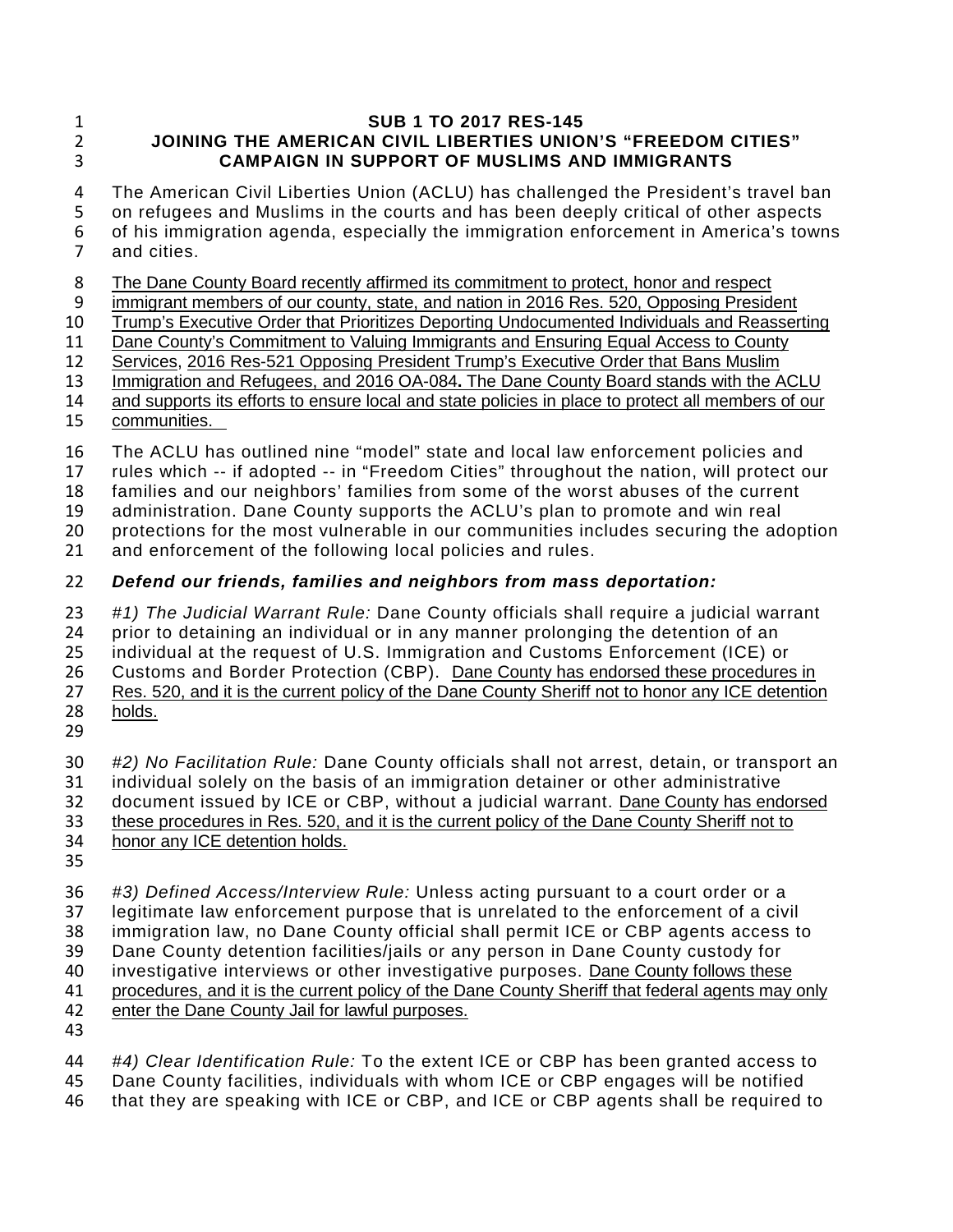47 wear duty jackets and make their badges visible at all times while in Dane County<br>48 facilities. Dane County follows these procedures, and it is the current policy of the Dane facilities. Dane County follows these procedures, and it is the current policy of the Dane 49 County Sheriff that any federal law enforcement agency in the Dane County Jail must display<br>50 proper identification, including a badge. proper identification, including a badge.

- 
- 

## *Protect our friends, families and neighbors' privacy:*

 *#5) Don't Ask Rule:* Dane County officials shall not inquire into the immigration or 55 citizenship status of an individual, except where the inquiry relates to a legitimate law<br>56 enforcement purpose that is unrelated to the enforcement of a civil immigration law. enforcement purpose that is unrelated to the enforcement of a civil immigration law, 57 or where required by state or federal law to verify eligibility for a benefit, service, or<br>58 license conditioned on verification of certain status. Dane County has endorsed these license conditioned on verification of certain status. Dane County has endorsed these procedures in Res. 520 and OA 8. Dane County employees shall not ask or report the immigration status of individuals it serves.

 *#6) Privacy Protection Rule:* No Dane County official shall voluntarily release personally identifiable data or information to ICE or CBP regarding an inmate's custody status, release date or home address, or information that may be used to ascertain an individual's religion, ethnicity or race, unless for a law enforcement purpose unrelated to the enforcement of a civil immigration law. Dane County has asked the Dane County Sheriff, via Res. 520, not to report the immigration status of any individual booked in the Dane County jail to ICE unless the individual is charged with a felony or poses a terrorist threat or danger to the safety of the nation, except as required by court order or law.

 #7) *Discriminatory Surveillance Prohibition Rule*: No Dane County agency or official may engage in any surveillance that is based, to any extent or degree, upon a person or group's actual or perceived religion, ethnicity, race, national origin, or immigration status, except where doing so is based on a reliable, specific description of a suspect and adheres to appropriate Constitutional standards. Dane County follows these procedures, and it is the current policy of the Dane County Sheriff to not conduct any action based on race, religion, ethnicity, national origin, gender, immigration status or sexual orientation.

#### *Help our friends, families and neighbors get redress when abuses and mistakes occur:*

- *#8) Redress Rule:* Any person who alleges a violation of this policy may file a written 84 complaint for investigation with Dane County. Formal complaints with the Dane County<br>85 Sheriff's office can be filed at the Sheriff's website at www.danesheriff.com.
- Sheriff's office can be filed at the Sheriff's website at [www.danesheriff.com.](http://www.danesheriff.com/)
- 

### *Help ensure our friends, families, and neighbors are protected from discrimination:*

- #9) *Fair and Impartial Policing Rule:* No Dane County official shall interrogate, arrest,
- detain or take other law enforcement action against an individual based upon that
- individual's perceived race, national origin, religion, language, or immigration status,
- unless such personal characteristics have been included in timely, relevant, credible
- information from a reliable source, linking a specific individual to a particular criminal